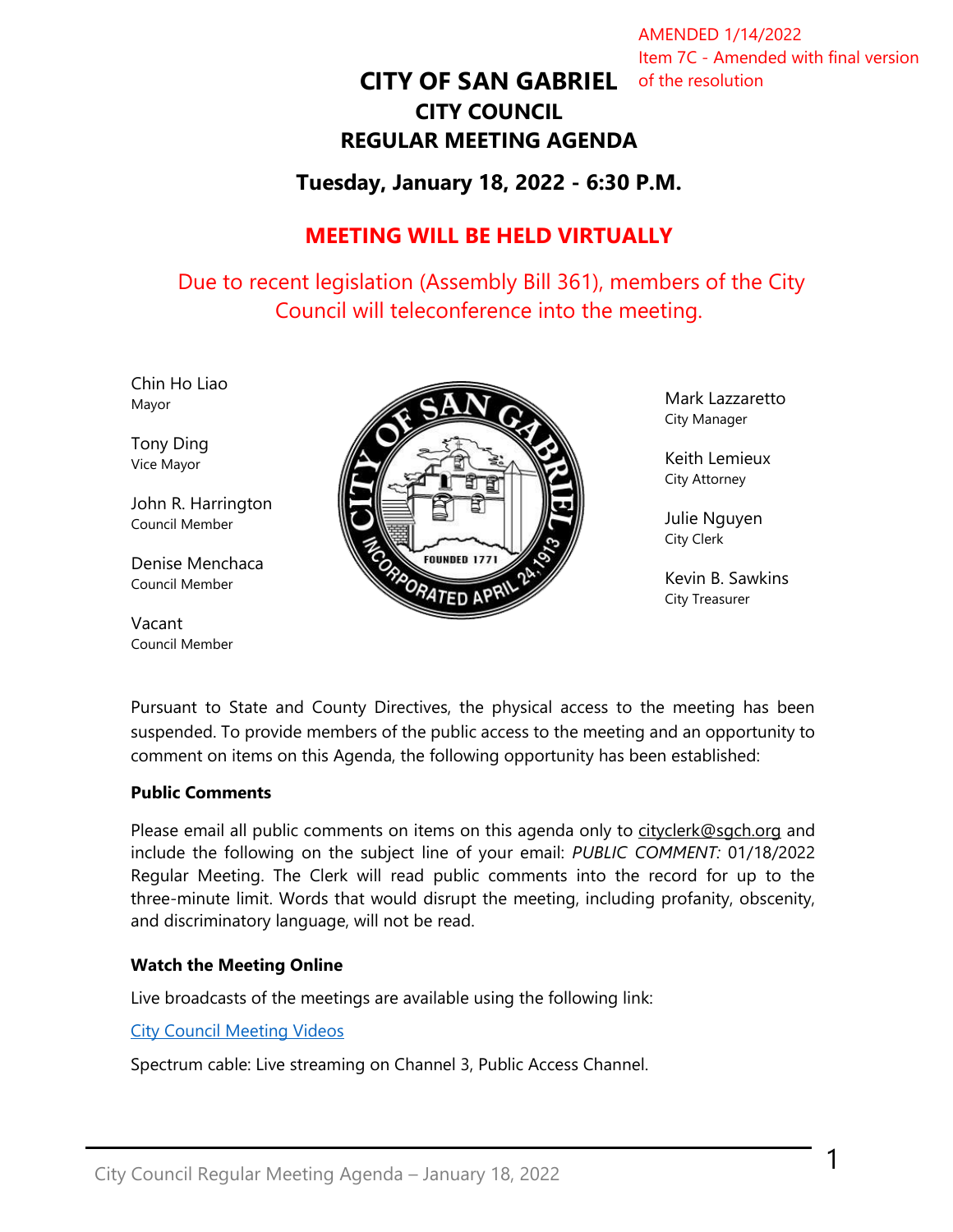### **City Council Regular Meeting Agenda Tuesday, January 18, 2022**

- **CALL TO ORDER**
- **PLEDGE OF ALLEGIANCE LED BY:** Councilmember Harrington
- **ROLL CALL:** Mayor Liao, Vice Mayor Ding, Council Members Harrington, Menchaca

#### **1. APPROVAL OF AGENDA ORDER**

#### **2. PRESENTATION**

- **A. RECOGNITION OF FORMER COUNCIL MEMBER JASON PU FOR HIS SERVICE TO THE CITY OF SAN GABRIEL**
- **B. COVID-19 UPDATE**

#### **3. PUBLIC COMMENT**

#### **4. CONSENT CALENDAR**

All items listed under the Consent Calendar are considered routine and recommendations will be approved in one motion unless a member of the City Council or audience requests separate discussion.

#### **A. APPROVAL OF MINUTES**

The minutes are a record of the official actions taken at the City Council meeting.

1. [Minutes of the City Council Regular Meeting of January 4, 2022.](https://www.sangabrielcity.com/DocumentCenter/View/15897/Item-4A---2022-01-04-Minutes---Regular-Meeting)

Recommended Action: Approval.

#### **B. [MATERIAL DEMANDS](https://www.sangabrielcity.com/DocumentCenter/View/15891/Item-4B---Material-Demands)**

The most recent Material Demands from the Finance Department are presented to the City Council for review and approval.

#### Recommended Action:

Staff recommends that the City Council approve Material Demands as presented.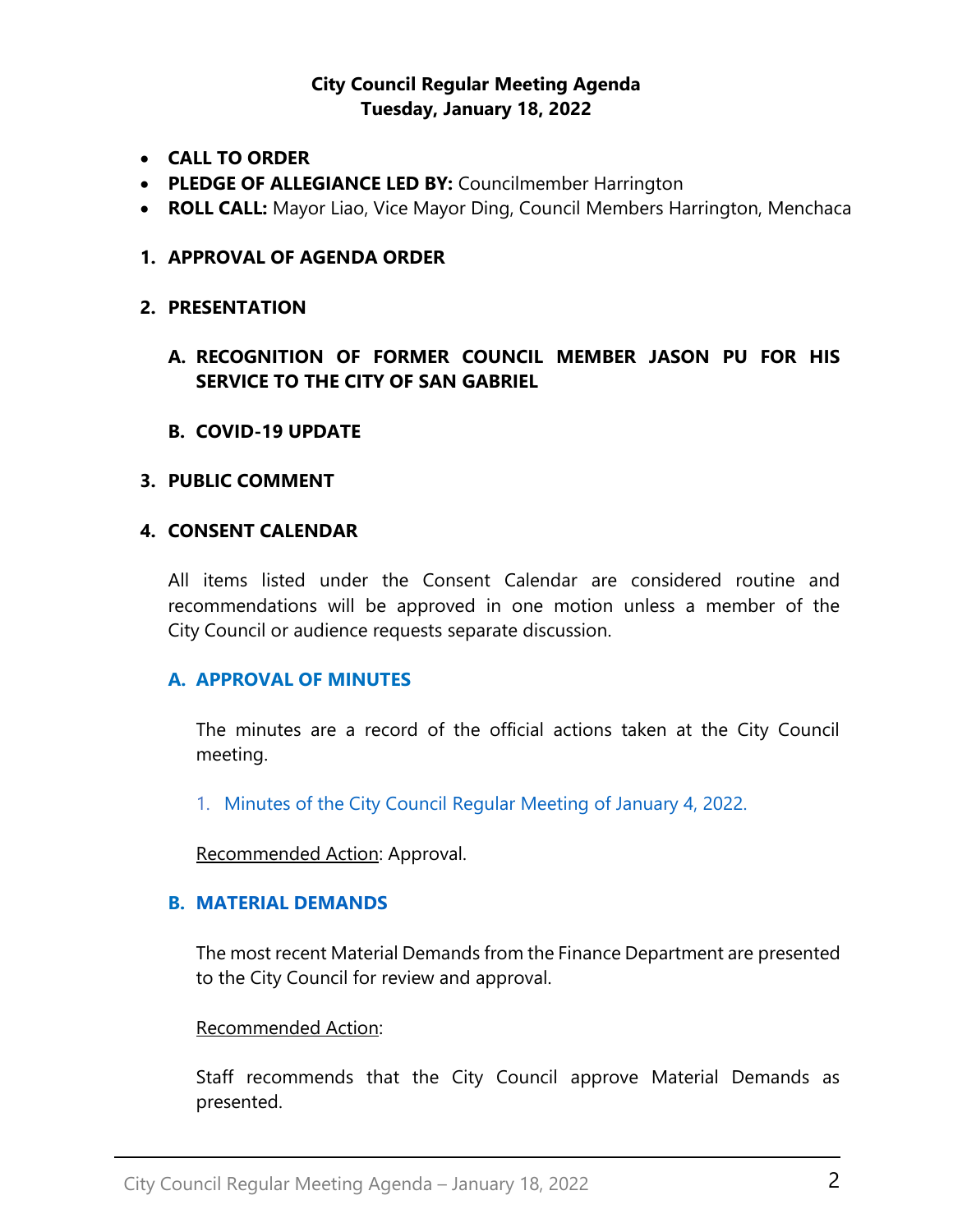#### **C. [CASH AND INVESTMENT REPORT](https://www.sangabrielcity.com/DocumentCenter/View/15905/Item-4C---Cash-and-Investment-Report---December-2021) – DECEMBER 2021**

In accordance with the City of San Gabriel's 2021-22 Adopted Investment Policy (Resolution No. 21-30 dated July 20, 2021) and California Government Code §53646, the Finance Director is to render an investment report to the City Council, City Treasurer, City Manager, and the City Attorney. The December 2021 Cash and Investment Report is presented to receive and file in accordance with the City's adopted 2021-22 Investment Policy.

#### Recommended Action:

Staff recommends that the City Council receive and file the Cash and Investment Report for December 2021.

## **D. APPOINTMENTS [TO THE HUMAN EQUITY, ACCESS AND RELATIONS](https://www.sangabrielcity.com/DocumentCenter/View/15898/Item-4D---Appointments-to-HEAR-Commission)  [\(HEAR\) COMMISSION](https://www.sangabrielcity.com/DocumentCenter/View/15898/Item-4D---Appointments-to-HEAR-Commission)**

The City Council is responsible for appointing members to serve on the HEAR Commission for two-year terms. To stagger the terms on the Commission for continuity, four initial appointments were for one-year terms, and three initial appointments were for two-year terms. The City Council is requested to consider appointing the four members originally appointed for one-year terms to be appointed for an additional two years.

#### Recommended Action:

Staff recommends that the City Council reappoint Michelle Brenhaug, Viki Goto, Jorge Herrera, and Riaz (Rick) Khan to serve two-year terms beginning February 1, 2022, and ending January 31, 2024.

### **E. [TEMPORARY STREET CLOSURES DURING ANNUAL CITY EVENTS](https://www.sangabrielcity.com/DocumentCenter/View/15892/Item-4E---Temporary-Street-Closures-During-Annual-City-Events)**

Each year, the City of San Gabriel hosts street events in the Mission District and in the San Gabriel Village. These festivals take place primarily along Mission Drive, Santa Anita Street, Fairview Avenue, Carmelita Drive, and Broadway. To accommodate the events, as well as setup and cleanup, specific street segments must be closed to vehicular traffic. Staff is seeking ongoing City Council approval for City event street closures in one consolidated resolution and to authorize the Public Works Director discretion to modify dates and times due to unforeseen conditions and approve such closures in future years.

### Recommended Action: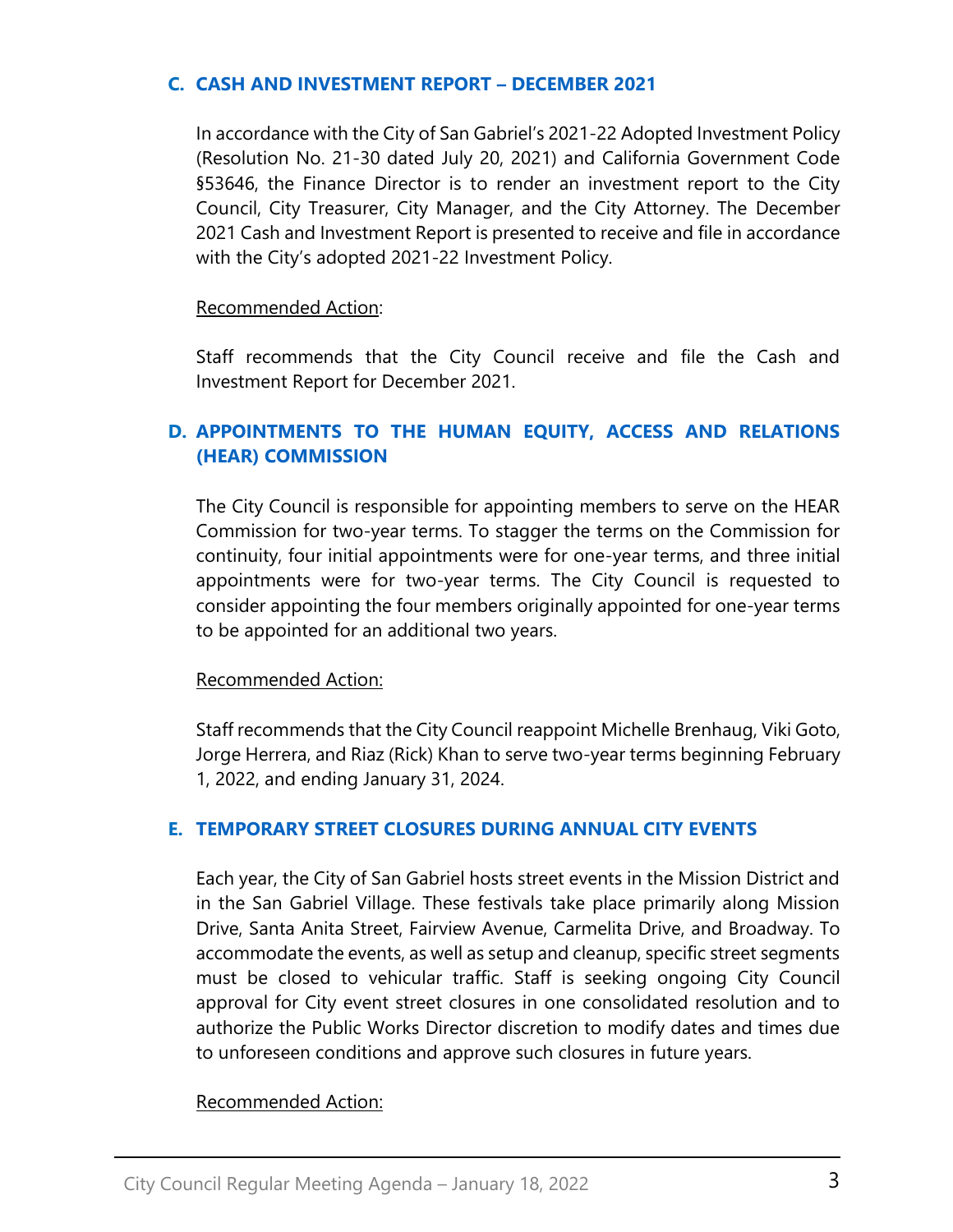Staff recommends that the City Council adopt Resolution No. 22-06 authorizing the Public Works Director to approve the specific street closures, dates and times for each event and approve such closures in future years.

# **F. [REQUEST FOR TEMPORARY STREET CLOSURE ON BROADWAY BETWEEN](https://www.sangabrielcity.com/DocumentCenter/View/15893/Item-4F---Request-for-Temporary-Street-Closure-San-Gabriel-Mission-High-School)  [SANTA ANITA STREET AND JUNIPERO PLACE ON TUESDAY,](https://www.sangabrielcity.com/DocumentCenter/View/15893/Item-4F---Request-for-Temporary-Street-Closure-San-Gabriel-Mission-High-School) FEBRUARY 8, [2022](https://www.sangabrielcity.com/DocumentCenter/View/15893/Item-4F---Request-for-Temporary-Street-Closure-San-Gabriel-Mission-High-School)**

San Gabriel Mission High School is requesting a temporary street closure to host their annual Walk-a-Thon Carnival to be held on Tuesday, February 8, 2022 from 7:30 a.m. to 1:00 p.m. on Broadway between Santa Anita Street and Junipero Place.

### Recommended Action:

Staff recommends that the City Council adopt Resolution No. 22-07 authorizing closure on Broadway between Santa Anita Street and Junipero Place from 7:30 a.m. to 1:00 p.m. on Tuesday, February 8, 2022.

# **G. [AGREEMENT FOR USE OF SMITH PARK POOL BY MONTEREY PARK](https://www.sangabrielcity.com/DocumentCenter/View/15894/Item-4I---Agreement-for-Use-of-Smith-Park-Pool-By-Monterey-Park-Manta-Rays)  [MANTA RAYS](https://www.sangabrielcity.com/DocumentCenter/View/15894/Item-4I---Agreement-for-Use-of-Smith-Park-Pool-By-Monterey-Park-Manta-Rays)**

The Monterey Park Manta Rays (MPMR) have requested use of Smith Park Pool for their regular swim-team practice. The use is for regular swim-team practice outside of the San Gabriel Sea Gulls practice times. Teams contribute to the cost of the pool operation during the year.

Recommended Action:

Staff recommends that the City Council approve the agreement with Monterey Park Manta Rays for use of Smith Park Pool effective immediately and ending June 30, 2022.

### **5. PUBLIC HEARING**

- **A. [HOLD PUBLIC HEARING AND ADOPT RESOLUTIONS FOR THE](https://www.sangabrielcity.com/DocumentCenter/View/15902/Item-5A---Adopt-Resolutions-for-2022-2023-CDBG-Program-and-Budget-Plan)  [FOLLOWING:](https://www.sangabrielcity.com/DocumentCenter/View/15902/Item-5A---Adopt-Resolutions-for-2022-2023-CDBG-Program-and-Budget-Plan)**
	- **1. [PROPOSED FISCAL YEAR 2022-2023 COMMUNITY DEVELOPMENT](https://www.sangabrielcity.com/DocumentCenter/View/15902/Item-5A---Adopt-Resolutions-for-2022-2023-CDBG-Program-and-Budget-Plan)  [BLOCK GRANT \(CDBG\) PROGRAM AND BUDGET PLAN \(RESOLUTION](https://www.sangabrielcity.com/DocumentCenter/View/15902/Item-5A---Adopt-Resolutions-for-2022-2023-CDBG-Program-and-Budget-Plan)  [NO. 22-01\);](https://www.sangabrielcity.com/DocumentCenter/View/15902/Item-5A---Adopt-Resolutions-for-2022-2023-CDBG-Program-and-Budget-Plan)**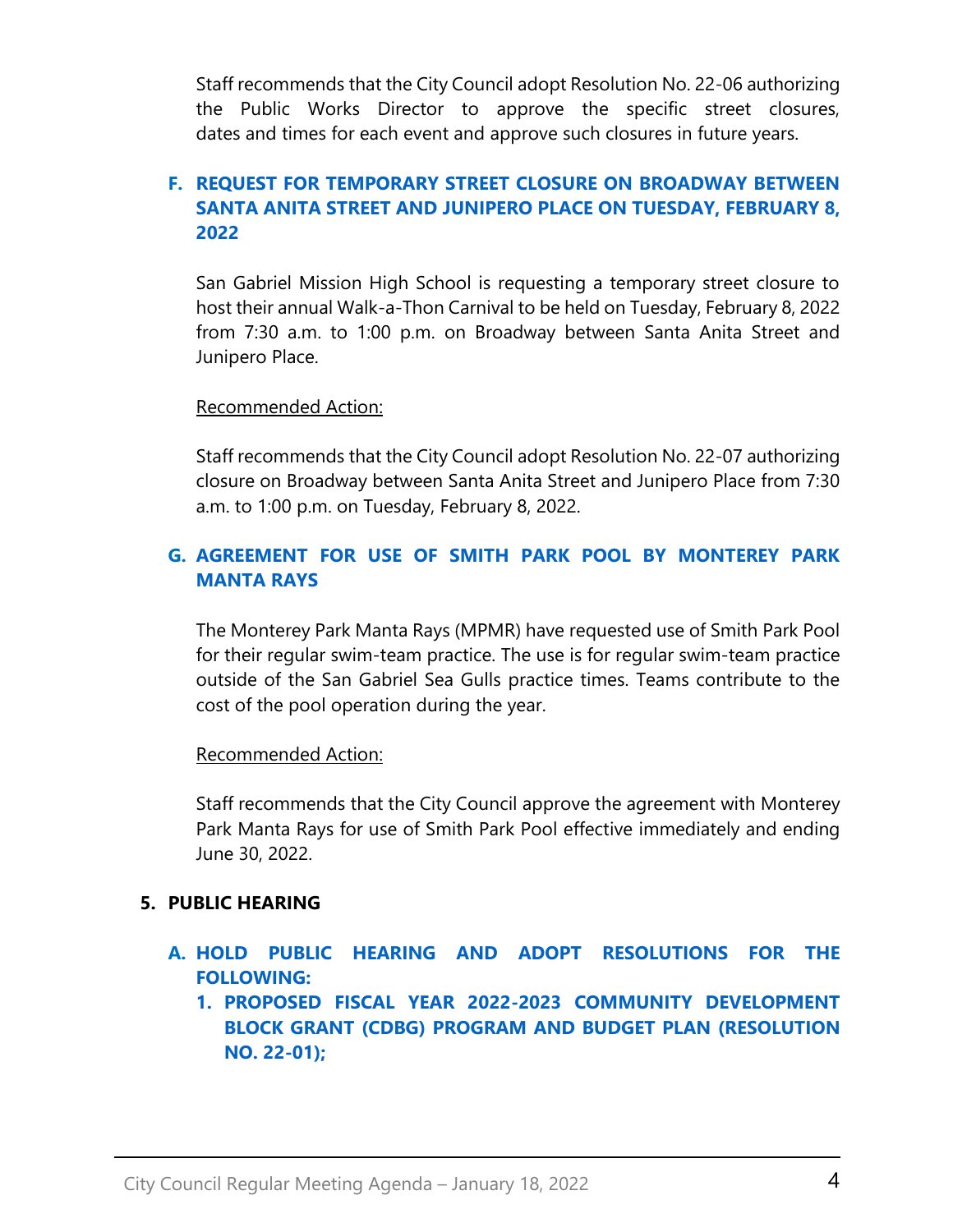- **2. [AMEND FISCAL YEAR 2021-2022 COMMUNITY DEVELOPMENT BLOCK](https://www.sangabrielcity.com/DocumentCenter/View/15902/Item-5A---Adopt-Resolutions-for-2022-2023-CDBG-Program-and-Budget-Plan)  [GRANT \(CDBG\) PROGRAM AND BUDGET PLAN TO INCLUDE A](https://www.sangabrielcity.com/DocumentCenter/View/15902/Item-5A---Adopt-Resolutions-for-2022-2023-CDBG-Program-and-Budget-Plan) [GRAFFITI CONTROL PROGRAM \(RESOLUTION NO. 22-02\); AND](https://www.sangabrielcity.com/DocumentCenter/View/15902/Item-5A---Adopt-Resolutions-for-2022-2023-CDBG-Program-and-Budget-Plan)**
- **3. [APPROPRIATE \\$1,000 OF REMAINING COMMUNITY DEVELOPMENT](https://www.sangabrielcity.com/DocumentCenter/View/15902/Item-5A---Adopt-Resolutions-for-2022-2023-CDBG-Program-and-Budget-Plan)  [BLOCK GRANT-CORONAVIRUS](https://www.sangabrielcity.com/DocumentCenter/View/15902/Item-5A---Adopt-Resolutions-for-2022-2023-CDBG-Program-and-Budget-Plan) (CDBG-CV) FUNDING TO THE SENIOR [MEALS PROGRAM \(RESOLUTION NO. 22-03\)](https://www.sangabrielcity.com/DocumentCenter/View/15902/Item-5A---Adopt-Resolutions-for-2022-2023-CDBG-Program-and-Budget-Plan)**

Each fiscal year, the City of San Gabriel receives an allocation from the Los Angeles County Development Authority (LACDA) for the Community Development Block Grant (CDBG) Program. For the Fiscal Year 2022-23, the City should expect to receive up to \$302,452 in CDBG funding to be used toward developing viable communities and serving low- and moderate-income populations. This amount represents a 2% reduction from the current allocation. The Fiscal Year 2022-23 CDBG Program and Budget Plan proposes to allocate this funding to the following four programs: Youth-Services Program, Code Enforcement, the Street-Improvement Project, and a Graffiti-Control Program.

Staff is also seeking an amendment to the current Fiscal Year 2021-22 CDBG Program and Budget Plan to include a Graffiti-Control Program that will identify and remove graffiti on public and private properties in residential and neighborhood commercial properties located within the low-and-moderateincome service areas.

Lastly, staff is seeking to appropriate a balance of \$1,000 in remaining CDBG-CV funding to the Senior-Meals Program that remained from the Small-Business Grant Program.

### Recommended Action:

Staff recommends that the City Council conduct a public hearing, and at the conclusion of public comments:

- 1. Adopt the attached Resolution No. 22-01 authorizing the allocation of CDBG funds for Fiscal Year 2022-23 from LACDA for activities and projects described above and in Exhibit A of the Resolution.
- 2. Carry over any CDBG funds unspent at the close of Fiscal Year 2021-22 and recognize the receipt of Fiscal Year 2022-23 CDBG Program funds awarded by LACDA to the City in the City Fiscal Year 2022-23 Budget.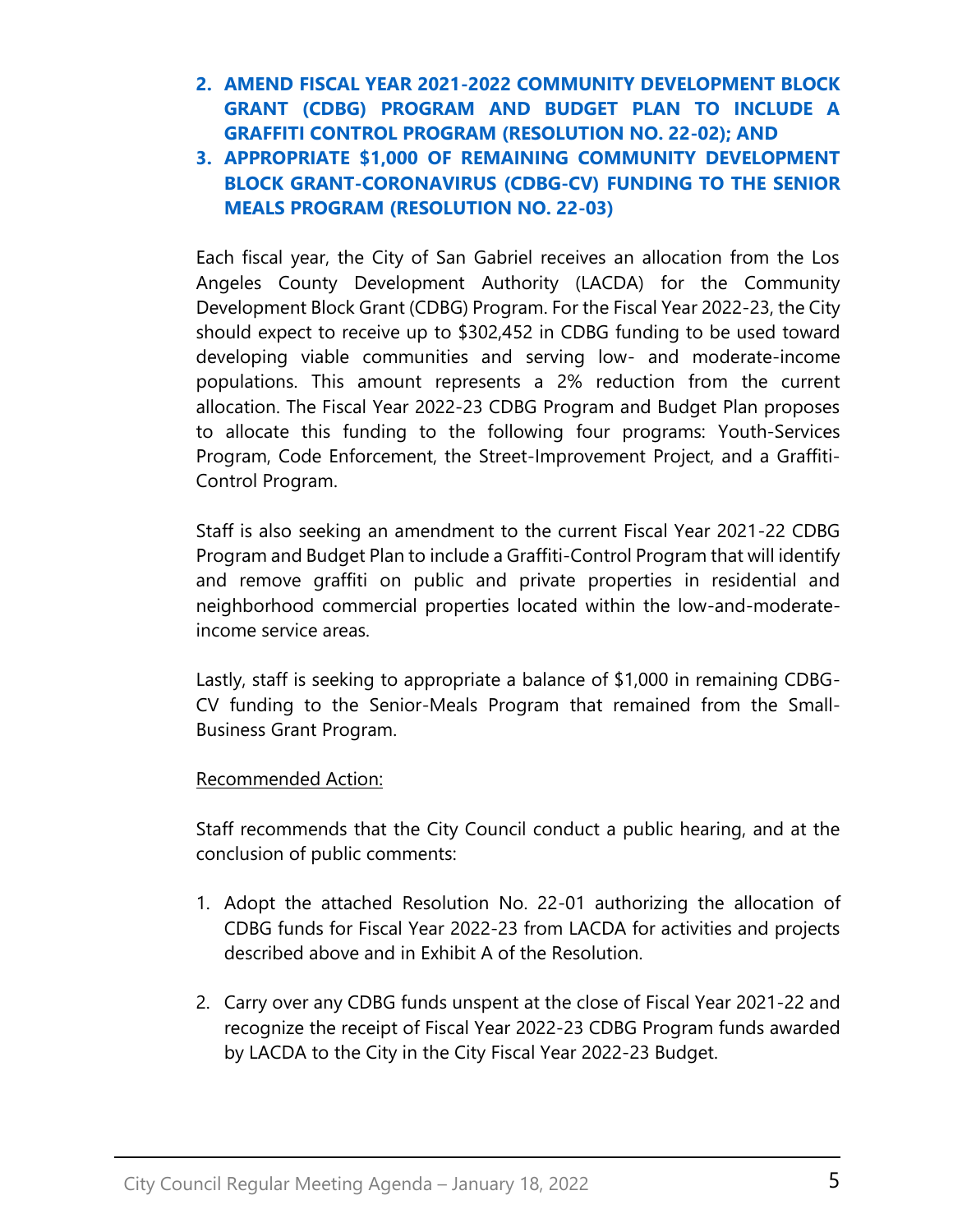- 3. Allocate any Fiscal Year 2022-23 CDBG funds in excess of estimated funds to the Street-Improvement Project, Code-Enforcement Program, Graffiti-Control Program, and/or Youth-Services Program.
- 4. Authorize the City Manager to execute new contracts with LACDA for the allocation of Fiscal Year 2022-23 CDBG Program and make adjustments as necessary to reflect the actual allocation of funds to San Gabriel.
- 6. Adopt the attached Resolution No. 22-02 authorizing the allocation of \$16,100 and reducing P&R Youth Program, CDBG funds for Fiscal Year 2021- 22 from LACDA for a Graffiti-Control Program described above and in Exhibit A of the Resolution.
- 7. Adopt the attached resolution No. 22-03 authorizing the appropriation of the \$1,000 in remaining CDBG-CV Funding to the Senior-Meals Program described above and in Exhibit A of the Resolution.

# **B. [ADOPTION OF AN URGENCY ORDINANCE TO AMEND CHAPTER 153 OF](https://www.sangabrielcity.com/DocumentCenter/View/15903/Item-5B---Adoption-of-Ordinance-for-SB9)  [THE SAN GABRIEL MUNICIPAL CODE TO ADDRESS THE NEW STATE LAW](https://www.sangabrielcity.com/DocumentCenter/View/15903/Item-5B---Adoption-of-Ordinance-for-SB9)  [\(SENATE BILL 9\) THAT WOULD ALLOW SINGLE-FAMILY-ZONED](https://www.sangabrielcity.com/DocumentCenter/View/15903/Item-5B---Adoption-of-Ordinance-for-SB9)  [PROPERTIES TO BE SUBDIVIDED INTO TWO LOTS AND THE](https://www.sangabrielcity.com/DocumentCenter/View/15903/Item-5B---Adoption-of-Ordinance-for-SB9)  [DEVELOPMENT OF TWO URBAN DWELLING UNITS \(ZTA21-003\)](https://www.sangabrielcity.com/DocumentCenter/View/15903/Item-5B---Adoption-of-Ordinance-for-SB9)**

On September 16, 2021, Governor Newsom signed multiple bills, including Senate Bill 9, into effect as an effort to further address the housing crisis in the State of California. The new bill took effect on January 1, 2022. Of the three bills, Senate Bill 9 would allow for properties in the single-family zones to be administratively split into two (urban lot splits) and allow the construction of two units (urban dwelling units) on each of the newly-subdivided lots.

On December 13, 2021, at the Planning Commission regularly-scheduled meeting, the Commission considered the proposed Zone Text Amendment (ZTA) related to the development of urban lot splits and urban dwelling units. The Planning Commission recommended the approval of Planning Case Number ZTA21-003 by a vote of 4-0.

### Recommended Action:

Staff recommends that the City Council:

1. Conduct the public hearing and discuss proposed Regular Ordinance No. 683;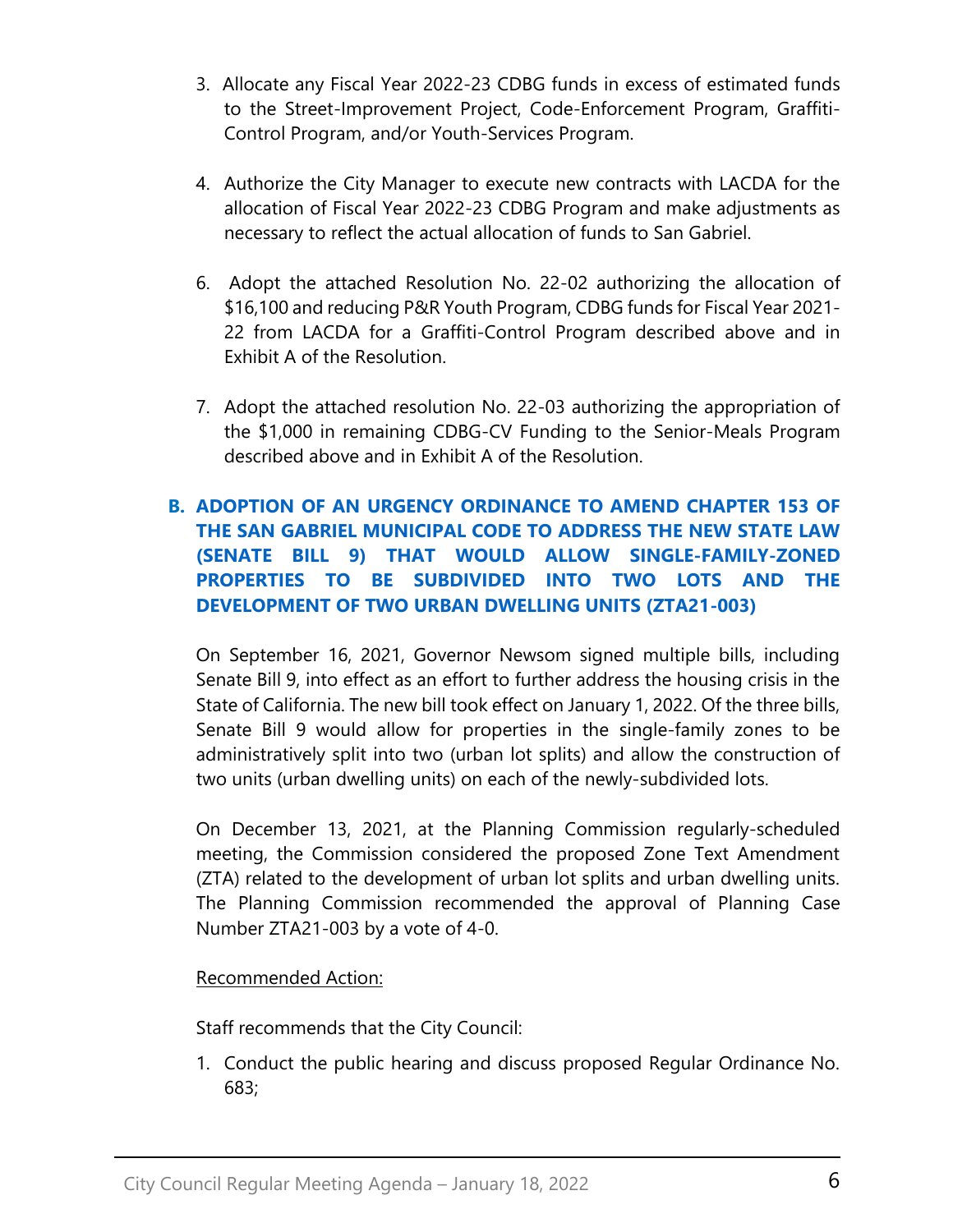2. Motion to waive full reading and introduce the attached Ordinance No. 683 by title only:

AN ORDINANCE OF THE CITY COUNCIL OF THE CITY OF SAN GABRIEL, CALIFORNIA, AMENDING CHAPTER 153 (ZONING CODE) OF THE SAN GABRIEL MUNICIPAL CODE RELATING TO URBAN LOT SPLITS AND URBAN DWELLING UNITS ON SINGLE-FAMILY-ZONED PROPERTIES

- 3. Motion to waive future reading of Ordinance No. 683 and schedule the second reading and adoption of Ordinance No. 683 for the next regular City Council meeting. Ordinance No. 683 would then become effective 30 days after the Second Reading.
- 4. Adopt Urgency Ordinance No. 682.

### **6. CONTINUED BUSINESS –** None.

### **7. NEW BUSINESS**

# **A. PRESENTATION [AND ACCEPTANCE OF THE ANNUAL COMPREHENSIVE](https://www.sangabrielcity.com/DocumentCenter/View/15895/Item-7A---Presentation-and-Acceptance-of-Annual-Comprehensive-Financial-Report-and-Audit-Reports-2021)  [FINANCIAL REPORT AND OTHER AUDIT REPORTS FOR THE FISCAL YEAR](https://www.sangabrielcity.com/DocumentCenter/View/15895/Item-7A---Presentation-and-Acceptance-of-Annual-Comprehensive-Financial-Report-and-Audit-Reports-2021)  [ENDED JUNE 30, 2021](https://www.sangabrielcity.com/DocumentCenter/View/15895/Item-7A---Presentation-and-Acceptance-of-Annual-Comprehensive-Financial-Report-and-Audit-Reports-2021)**

The certified public accounting firm of Moss, Levy, Hartzheim, LLP (MLH) was engaged by the City Council to perform an audit of the financial statements and perform compliance testing of the City of San Gabriel for the fiscal year ended June 30, 2021. MLH conducted the audit in accordance with generallyaccepted auditing standards and issued an unmodified (clean) audit opinion on the financial statements. This report provides a summary of the audit report to be used as a companion to the published Annual Comprehensive Financial Report.

### Recommended Action:

Staff recommends that the City Council receive and file the annual audit reports for Fiscal Year ended June 30, 2021.

# **B. [DISCUSS THE BUSINESS ASSISTANCE PROGRAM AND NEW SHOP LOCAL](https://www.sangabrielcity.com/DocumentCenter/View/15896/Item-7B---Discuss-the-Business-Assistance-Program-and-New-Shop-Local-Program)  [PROGRAM](https://www.sangabrielcity.com/DocumentCenter/View/15896/Item-7B---Discuss-the-Business-Assistance-Program-and-New-Shop-Local-Program)**

The American Rescue Plan Act (ARPA) was signed into law on March 11, 2021, and provides \$350 billion in Coronavirus Fiscal Recovery Funds to state, local, territorial and tribal governments to respond to the needs of their communities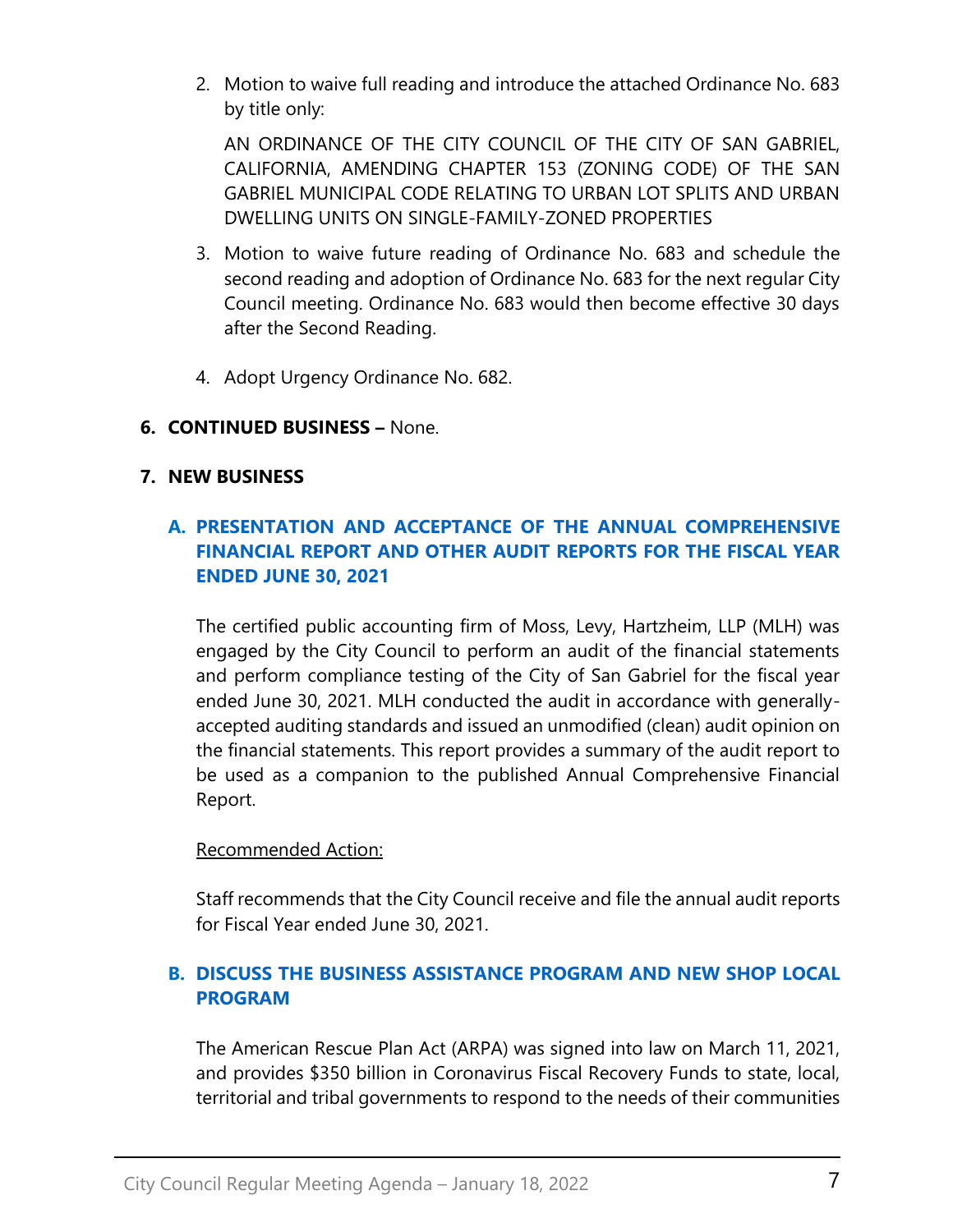in recovering from the impacts of COVID-19. The City of San Gabriel has been allocated \$9,544,689 in ARPA funds, which can be appropriated for a number of eligible uses. At the November 16, 2021 meeting, City Council discussed various options for consideration, including a small-business grant program, and asked that staff return with additional details.

### Recommended Action:

Staff recommends that the City Council discuss the voucher program and the small-business-assistance grant program, and then provide staff direction to launch neither, one or both of the programs. During the discussion, Council can also decide to modify the program amounts suggested for the programs.

# **C. [DECLARATION OF VACANCY OF COUNCIL MEMBER OFFICE AND](https://www.sangabrielcity.com/DocumentCenter/View/15904/Item-7C---Declaration-of-Vacancy-of-Council-Member-Office-and-Consideration-of-Process-to-Fill-Vacancy)  [CONSIDERATION OF PROCESS TO FILL VACANCY](https://www.sangabrielcity.com/DocumentCenter/View/15904/Item-7C---Declaration-of-Vacancy-of-Council-Member-Office-and-Consideration-of-Process-to-Fill-Vacancy)**

The resignation of Council Member Pu on January 7, 2022, creates the need for the City Council to take action fill the vacant seat. The Council will consider the options allowed for this process, pursuant to Government Code Section 36512(b).

### Recommended Action:

Due to the cost involved with holding an election and the delay in seating a replacement council member, staff is recommending that the City Council follow the appointment process called out in Option 1. Therefore, staff is recommending that the City Council:

- 1. Accept resignation of Council Member Pu, with regrets, effective January 7, 2022.
- 2. Adopt Resolution No. 22-09, adopting a process for filling of vacancy on the City Council by appointment.

### **8. PUBLIC COMMENT**

### **9. CITY MANAGER'S REPORT**

### **10. COUNCIL COMMENTS AND CONFERENCE/MEETING REPORTS**

Each Council Member may address the City Council and public on matters of general information and/or concern. This is also the time for Council Members to report on conferences and/or meetings they have attended.